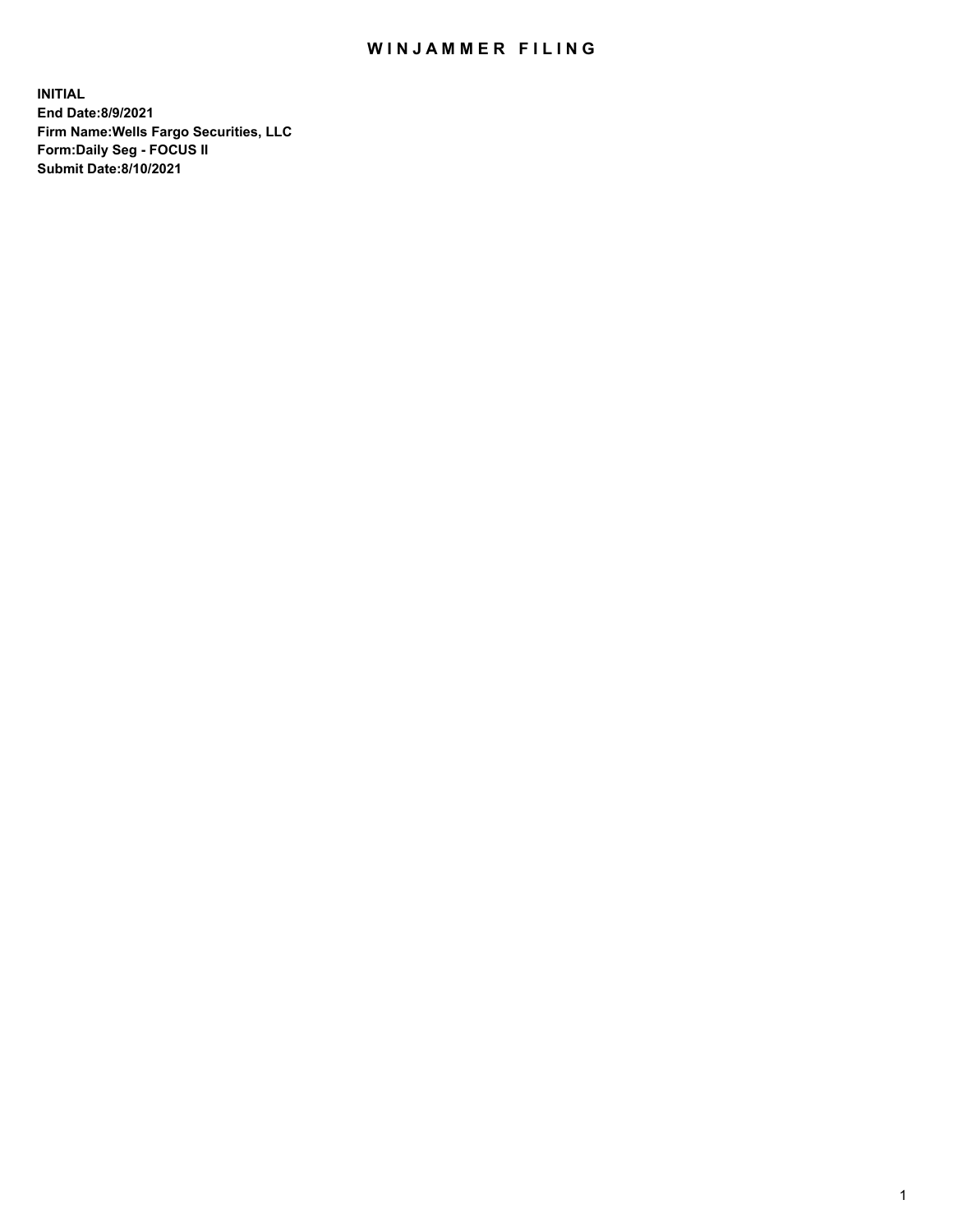**INITIAL End Date:8/9/2021 Firm Name:Wells Fargo Securities, LLC Form:Daily Seg - FOCUS II Submit Date:8/10/2021 Daily Segregation - Cover Page**

| Name of Company                                                                                                                                                                                                                                                                                                                | <b>Wells Fargo Securities LLC</b>                                         |
|--------------------------------------------------------------------------------------------------------------------------------------------------------------------------------------------------------------------------------------------------------------------------------------------------------------------------------|---------------------------------------------------------------------------|
| <b>Contact Name</b>                                                                                                                                                                                                                                                                                                            | <b>James Gnall</b>                                                        |
| <b>Contact Phone Number</b>                                                                                                                                                                                                                                                                                                    | 917-699-6822                                                              |
| <b>Contact Email Address</b>                                                                                                                                                                                                                                                                                                   | james.w.gnall@wellsfargo.com                                              |
| FCM's Customer Segregated Funds Residual Interest Target (choose one):<br>a. Minimum dollar amount: ; or<br>b. Minimum percentage of customer segregated funds required:% ; or<br>c. Dollar amount range between: and; or<br>d. Percentage range of customer segregated funds required between:% and%.                         | 270,000,000<br>$\overline{\mathbf{0}}$<br>0 <sub>0</sub><br>00            |
| FCM's Customer Secured Amount Funds Residual Interest Target (choose one):<br>a. Minimum dollar amount: ; or<br>b. Minimum percentage of customer secured funds required:%; or<br>c. Dollar amount range between: and; or<br>d. Percentage range of customer secured funds required between:% and%.                            | 40,000,000<br>$\overline{\mathbf{0}}$<br>0 <sub>0</sub><br>0 <sub>0</sub> |
| FCM's Cleared Swaps Customer Collateral Residual Interest Target (choose one):<br>a. Minimum dollar amount: ; or<br>b. Minimum percentage of cleared swaps customer collateral required:% ; or<br>c. Dollar amount range between: and; or<br>d. Percentage range of cleared swaps customer collateral required between:% and%. | 375,000,000<br><u>0</u><br>00<br>00                                       |

Attach supporting documents CH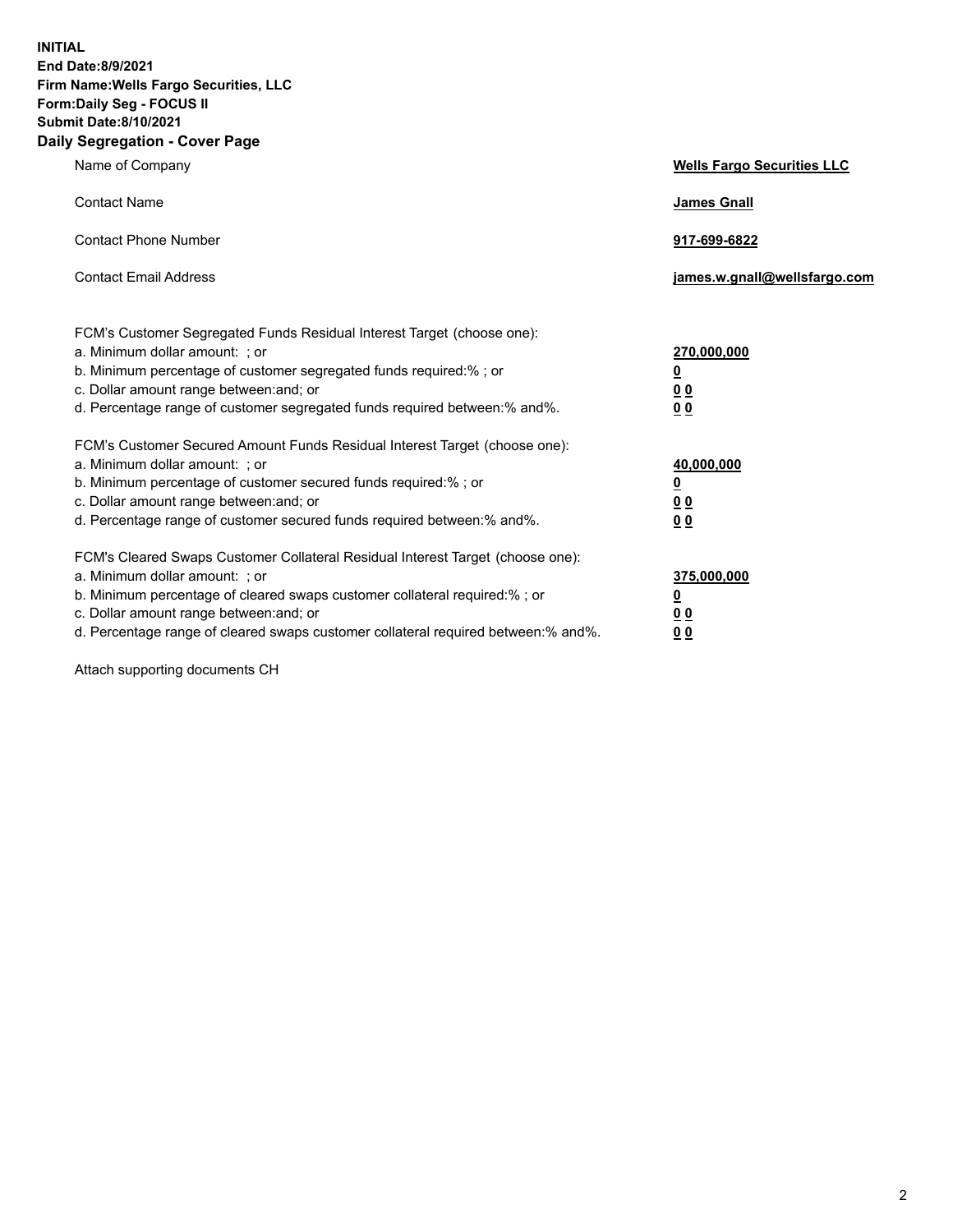**INITIAL End Date:8/9/2021 Firm Name:Wells Fargo Securities, LLC Form:Daily Seg - FOCUS II Submit Date:8/10/2021 Daily Segregation - Secured Amounts**

Foreign Futures and Foreign Options Secured Amounts Amount required to be set aside pursuant to law, rule or regulation of a foreign government or a rule of a self-regulatory organization authorized thereunder **0** [7305] 1. Net ledger balance - Foreign Futures and Foreign Option Trading - All Customers A. Cash **180,893,499** [7315] B. Securities (at market) **209,837,695** [7317] 2. Net unrealized profit (loss) in open futures contracts traded on a foreign board of trade **52,356,815** [7325] 3. Exchange traded options a. Market value of open option contracts purchased on a foreign board of trade **28** [7335] b. Market value of open contracts granted (sold) on a foreign board of trade **-17,764** [7337] 4. Net equity (deficit) (add lines 1. 2. and 3.) **443,070,273** [7345] 5. Account liquidating to a deficit and account with a debit balances - gross amount **7,132,188** [7351] Less: amount offset by customer owned securities **-7,131,635** [7352] **553** [7354] 6. Amount required to be set aside as the secured amount - Net Liquidating Equity Method (add lines 4 and 5) **443,070,826** [7355] 7. Greater of amount required to be set aside pursuant to foreign jurisdiction (above) or line 6. **443,070,826** [7360] FUNDS DEPOSITED IN SEPARATE REGULATION 30.7 ACCOUNTS 1. Cash in banks A. Banks located in the United States **65,432,853** [7500] B. Other banks qualified under Regulation 30.7 **27,147,965** [7520] **92,580,818** [7530] 2. Securities A. In safekeeping with banks located in the United States **146,104,970** [7540] B. In safekeeping with other banks qualified under Regulation 30.7 **0** [7560] **146,104,970** [7570] 3. Equities with registered futures commission merchants A. Cash **69,023,339** [7580] B. Securities **83,748,637** [7590] C. Unrealized gain (loss) on open futures contracts **-35,310,077** [7600] D. Value of long option contracts **28** [7610] E. Value of short option contracts **-17,764** [7615] **117,444,163** [7620] 4. Amounts held by clearing organizations of foreign boards of trade A. Cash **0** [7640] B. Securities **0** [7650] C. Amount due to (from) clearing organization - daily variation **0** [7660] D. Value of long option contracts **0** [7670] E. Value of short option contracts **0** [7675] **0** [7680] 5. Amounts held by members of foreign boards of trade A. Cash **-77,671,147** [7700] B. Securities **200,115,176** [7710] C. Unrealized gain (loss) on open futures contracts **85,694,595** [7720] D. Value of long option contracts **0** [7730] E. Value of short option contracts **0** [7735] **208,138,624** [7740] 6. Amounts with other depositories designated by a foreign board of trade **0** [7760] 7. Segregated funds on hand **0** [7765] 8. Total funds in separate section 30.7 accounts **564,268,575** [7770] 9. Excess (deficiency) Set Aside for Secured Amount (subtract line 7 Secured Statement Page 1 from Line 8) **121,197,749** [7380] 10. Management Target Amount for Excess funds in separate section 30.7 accounts **40,000,000** [7780]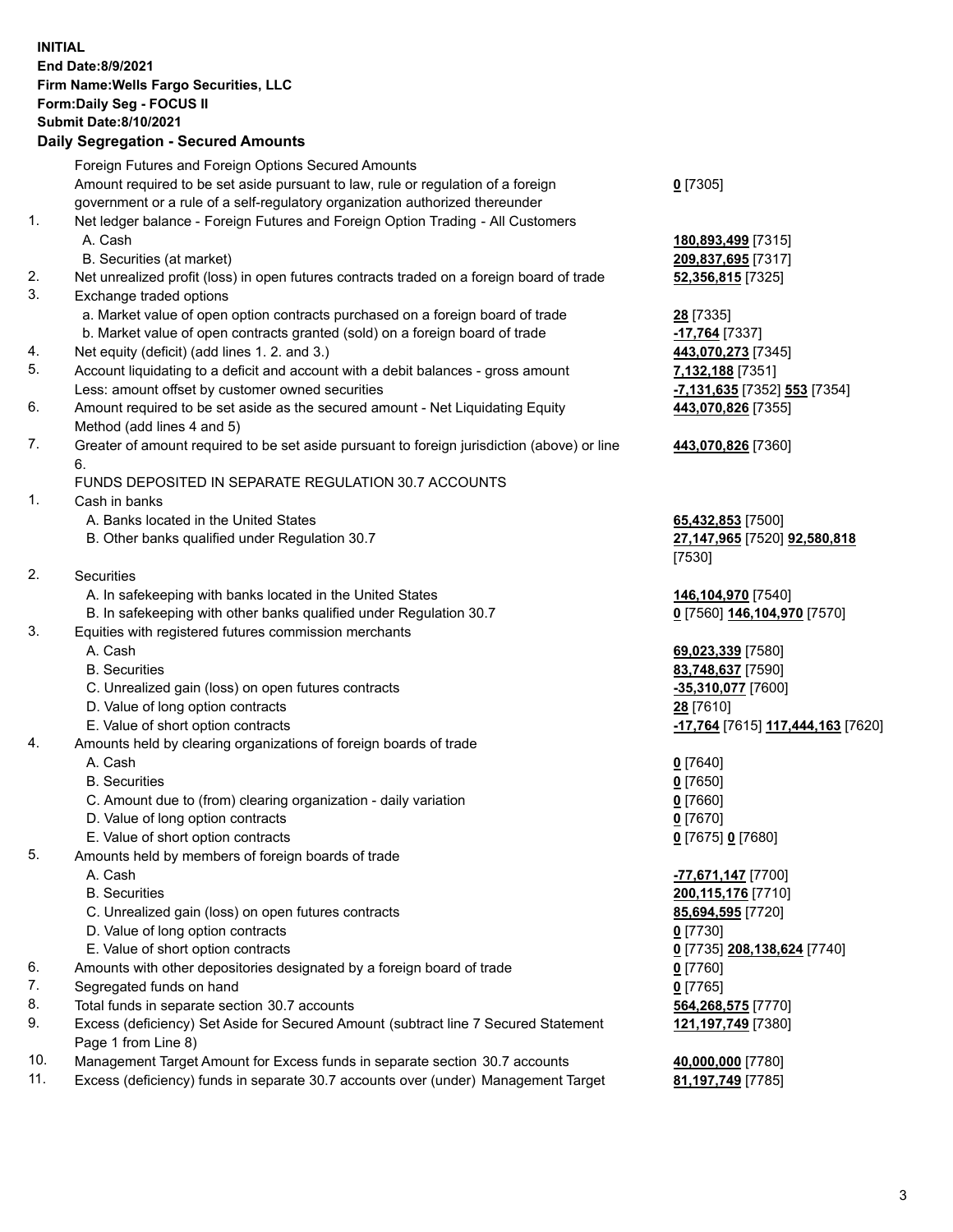**INITIAL End Date:8/9/2021 Firm Name:Wells Fargo Securities, LLC Form:Daily Seg - FOCUS II Submit Date:8/10/2021**

## **Daily Segregation - Segregation Statement**

SEGREGATION REQUIREMENTS(Section 4d(2) of the CEAct)

|     | OLONLOATION INLQUINLIVILIVI O(OCCIDII 40(Z) OI THE OLACI)                           |                              |
|-----|-------------------------------------------------------------------------------------|------------------------------|
| 1.  | Net ledger balance                                                                  |                              |
|     | A. Cash                                                                             | 3,995,180,516 [7010]         |
|     | B. Securities (at market)                                                           | 1,915,337,619 [7020]         |
| 2.  | Net unrealized profit (loss) in open futures contracts traded on a contract market  | -972,243,019 [7030]          |
| 3.  | Exchange traded options                                                             |                              |
|     | A. Add market value of open option contracts purchased on a contract market         | 1,519,300,399 [7032]         |
|     | B. Deduct market value of open option contracts granted (sold) on a contract market | -1,512,644,364 [7033]        |
| 4.  | Net equity (deficit) (add lines 1, 2 and 3)                                         | 4,944,931,151 [7040]         |
| 5.  | Accounts liquidating to a deficit and accounts with                                 |                              |
|     | debit balances - gross amount                                                       | 46,655,463 [7045]            |
|     | Less: amount offset by customer securities                                          | -45,622,750 [7047] 1,032,713 |
|     |                                                                                     | [7050]                       |
| 6.  | Amount required to be segregated (add lines 4 and 5)                                | 4,945,963,864 [7060]         |
|     | FUNDS IN SEGREGATED ACCOUNTS                                                        |                              |
| 7.  | Deposited in segregated funds bank accounts                                         |                              |
|     | A. Cash                                                                             | 202,490,418 [7070]           |
|     | B. Securities representing investments of customers' funds (at market)              | 215,054,736 [7080]           |
|     | C. Securities held for particular customers or option customers in lieu of cash (at | 848,673,803 [7090]           |
|     | market)                                                                             |                              |
| 8.  | Margins on deposit with derivatives clearing organizations of contract markets      |                              |
|     | A. Cash                                                                             | 2,190,219,124 [7100]         |
|     | B. Securities representing investments of customers' funds (at market)              | 915,235,265 [7110]           |
|     | C. Securities held for particular customers or option customers in lieu of cash (at | 1,066,663,816 [7120]         |
|     | market)                                                                             |                              |
| 9.  | Net settlement from (to) derivatives clearing organizations of contract markets     | 4,649,973 [7130]             |
| 10. | Exchange traded options                                                             |                              |
|     | A. Value of open long option contracts                                              | 1,519,300,399 [7132]         |
|     | B. Value of open short option contracts                                             | -1,512,644,364 [7133]        |
| 11. | Net equities with other FCMs                                                        |                              |
|     | A. Net liquidating equity                                                           | $0$ [7140]                   |
|     | B. Securities representing investments of customers' funds (at market)              | $0$ [7160]                   |
|     | C. Securities held for particular customers or option customers in lieu of cash (at | $0$ [7170]                   |
|     | market)                                                                             |                              |
| 12. | Segregated funds on hand                                                            | $0$ [7150]                   |
| 13. | Total amount in segregation (add lines 7 through 12)                                | 5,449,643,170 [7180]         |
| 14. | Excess (deficiency) funds in segregation (subtract line 6 from line 13)             | 503,679,306 [7190]           |
| 15. | Management Target Amount for Excess funds in segregation                            | 270,000,000 [7194]           |
| 16. | Excess (deficiency) funds in segregation over (under) Management Target Amount      | 233,679,306 [7198]           |
|     | Excess                                                                              |                              |